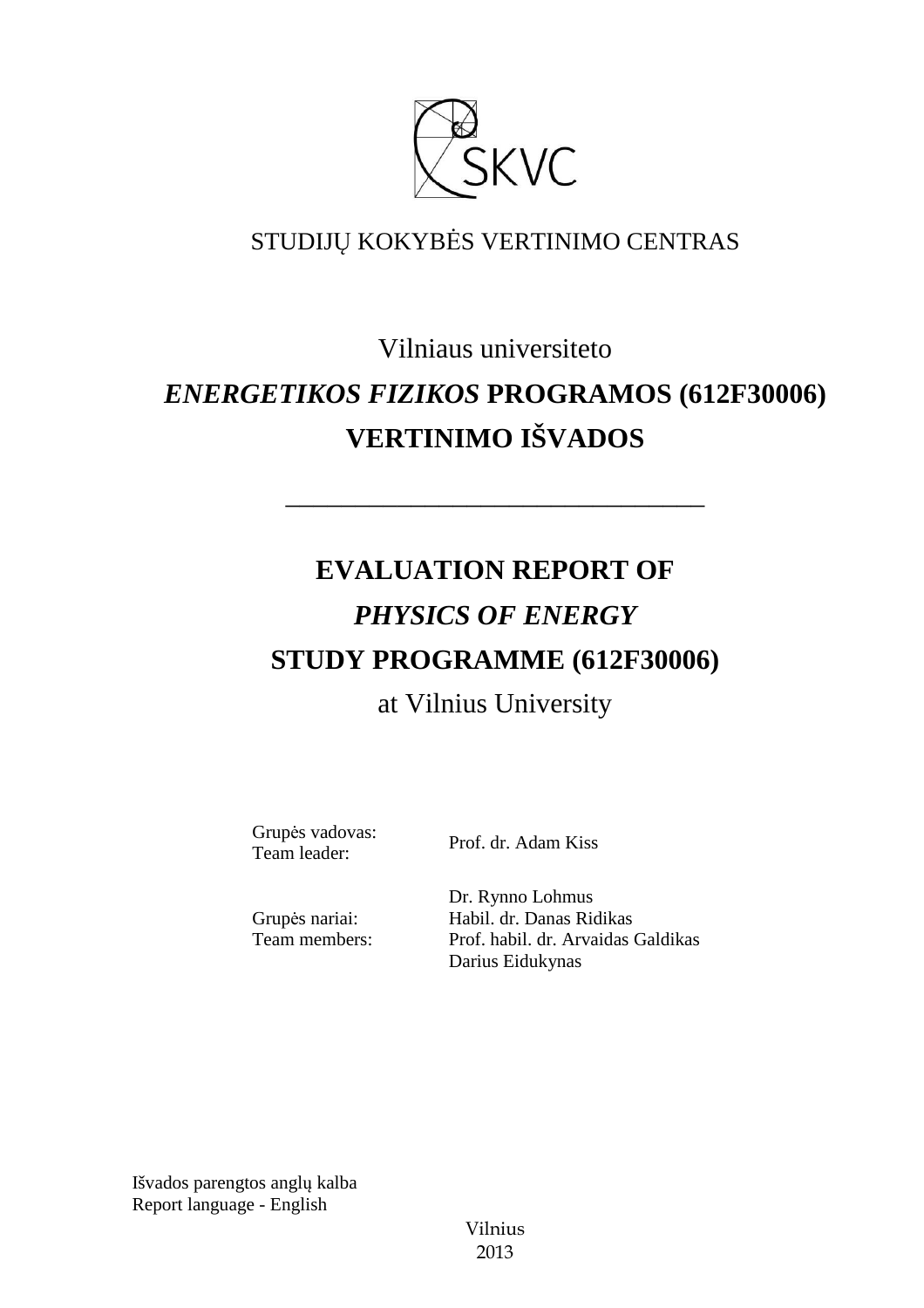# **DUOMENYS APIE ĮVERTINTĄ PROGRAMĄ**

| Studijų programos pavadinimas                           | Energetikos fizika       |
|---------------------------------------------------------|--------------------------|
| Valstybinis kodas                                       | 612F30006                |
| Studijų sritis                                          | Fiziniai mokslai         |
| Studijų kryptis                                         | Fizika                   |
| Studijų programos rūšis                                 | Universitetinės studijos |
| Studijų pakopa                                          | Pirmoji                  |
| Studijų forma (trukmė metais)                           | Nuolatinė (4)            |
| Studijų programos apimtis kreditais                     | 240                      |
| Suteikiamas laipsnis ir (ar) profesinė<br>kvalifikacija | Fizikos bakalauras       |
| Studijų programos įregistravimo data                    | 2009-08-31, Nr.1-73      |

## **INFORMATION ON EVALUATED STUDY PROGRAMME**

–––––––––––––––––––––––––––––––

| Title of the study programme:                          | <b>Physics of Energy</b>    |
|--------------------------------------------------------|-----------------------------|
| State code                                             | 612F30006                   |
| Study area                                             | Physical sciences           |
| Study field                                            | Physics                     |
| Kind of the study programme                            | University studies          |
| Study cycle                                            | First                       |
| Study mode (length in years)                           | Full-time $(4)$             |
| Volume of the study programme in credits               | 240                         |
| Degree and (or) professional qualifications<br>awarded | <b>Batchelor of Physics</b> |
| Date of registration of the study programme.           | 2009-08-31, Nr.1-73         |

## Studijų kokybės vertinimo centras

©

The Centre for Quality Assessment in Higher Education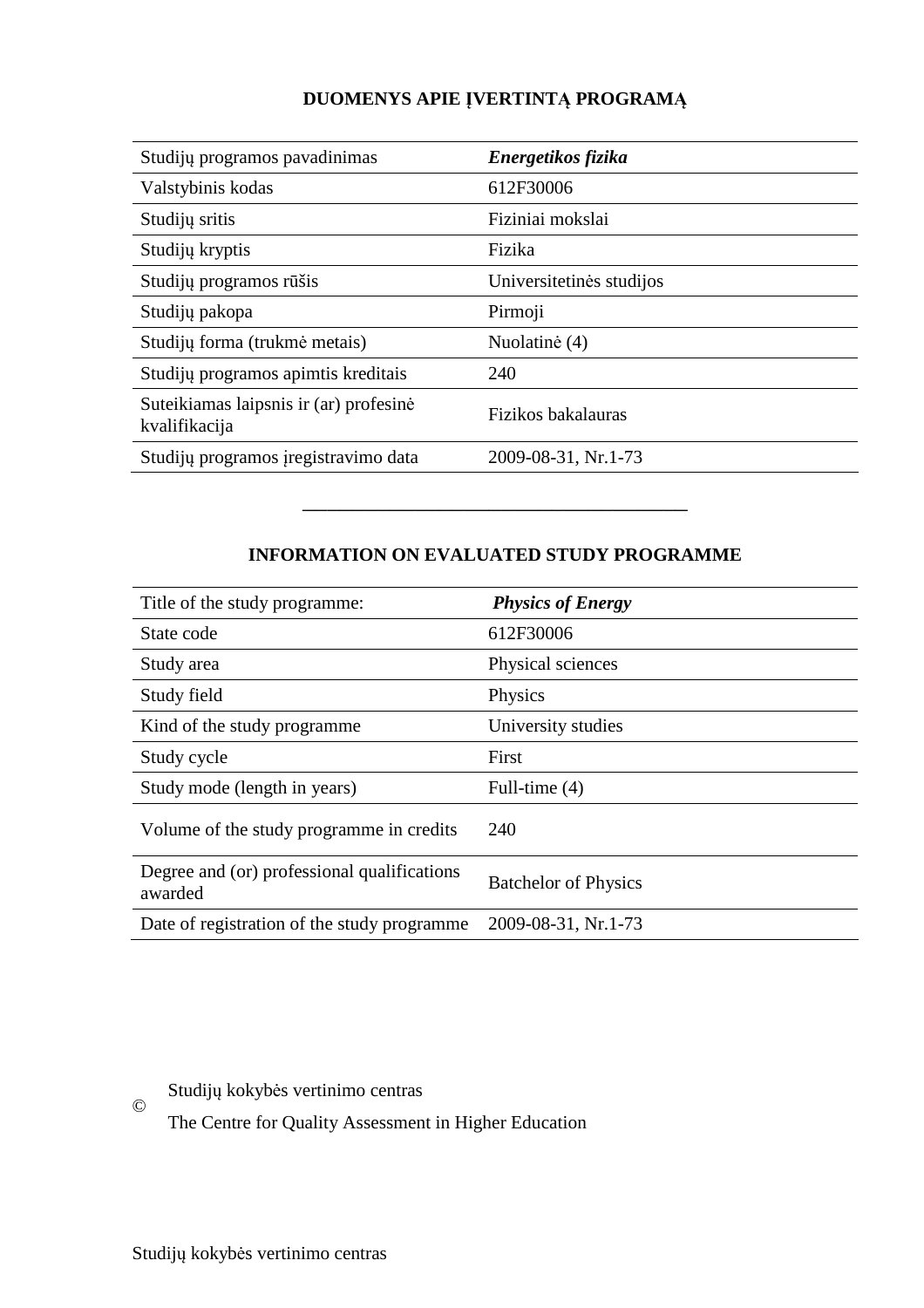# **CONTENTS**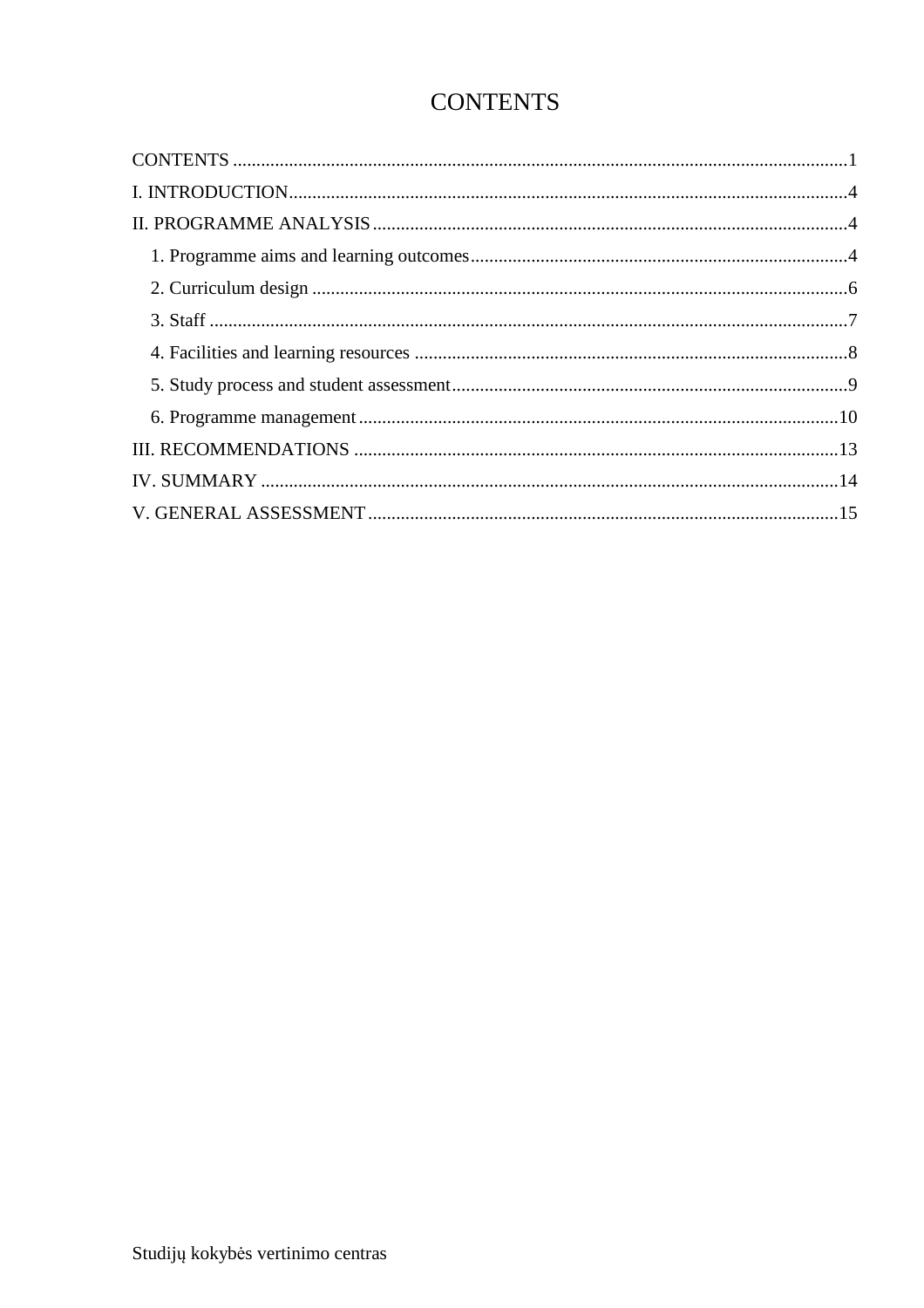#### I. INTRODUCTION

The Evaluation Report was prepared about the Study Programme of *Physics of Energy* at Vilnius University. This first cycle programme is in the Study area Physical Sciences, its study field is Physics and the qualification degree given is Batchelor of Physics. The programme was registered on 2009-08-31. The members of the Expert Team, who are responsible for the Evaluation Report, were selected and appointed by the Centre for Quality Assessment in Higher Education of Lithuania.

 The study programme is one of the six first cycle programmes in Physics at the Faculty of Physics at Vilnius University (hereinafter VU). This programme is of particular importance, because its topic deals beside the basic knowledge in Physics with one of the major problem of the present time and of the future, namely with the reliable energy supply of the society. The programme has grown out from the nuclear energy studies, but it has been developed in the last few years with a focus on a more general field, namely on the field of energy production in general. This development was justified by the fact that the energy policy of Lithuania has been changed, there is some uncertainty in which direction the country's policy would go. The nuclear power plant of the country has been stopped and much effort has been invested in renewable energy and solar energy in particular. From that point of view the broadening of the scope of the programme seems to be a logical development.

 The Evaluation Report has been prepared on the basis of the study of the Self Assessment Report and with the help of a series of group discussions with different teams of related people on the  $8<sup>th</sup>$  of October, 2013. There was a discussion with the administration staff, during which all responsible partners were present from the side of the Faculty of Physics. Later a meeting with the staff responsible for preparation of Self-Assessment Report was organized (4 people in total were present, among them one person from the Quality Centre of the University and one student representative). Then the Expert Team had a meeting with the teaching staff (13 people, about half of the teachers were present) and with the students (15 students of the programme were there). The Expert Team visited the auditoriums, libraries, teaching and research laboratories used in the teaching process. After the roundtrip the experts had a possibility to familiarize with the thesis and examination materials of the graduates of the programme. It was followed by a meeting with alumni (4 persons came) and by a discussion with social partners (two persons in the managerial positions were present). The site visit was concluded by introducing the final remarks to the partners responsible for the study programme *Physics of Energy*.

 All these steps of the evaluation process took place without any disturbing effects, fully according to the rules of the Centre for Quality Assessment in Higher Education of Lithuania. The Expert Team evaluated all the gathered information in closed section. The Evaluation Report of *Physics of Energy* was accepted by all members of the Expert Team with a one vote will.

#### II. PROGRAMME ANALYSIS

#### *1. Programme aims and learning outcomes*

In general, the Expert Team congratulates the involved team for preparing this strategically important and professionally sound study programme with rather clear aims and learning outcomes. Strong coordination and recognition of existence of topic related with study programmes in Kaunas University of Technology and Vytautas Magnus University are acknowledged, and the Expert Team recognizes this programme as complementary rather than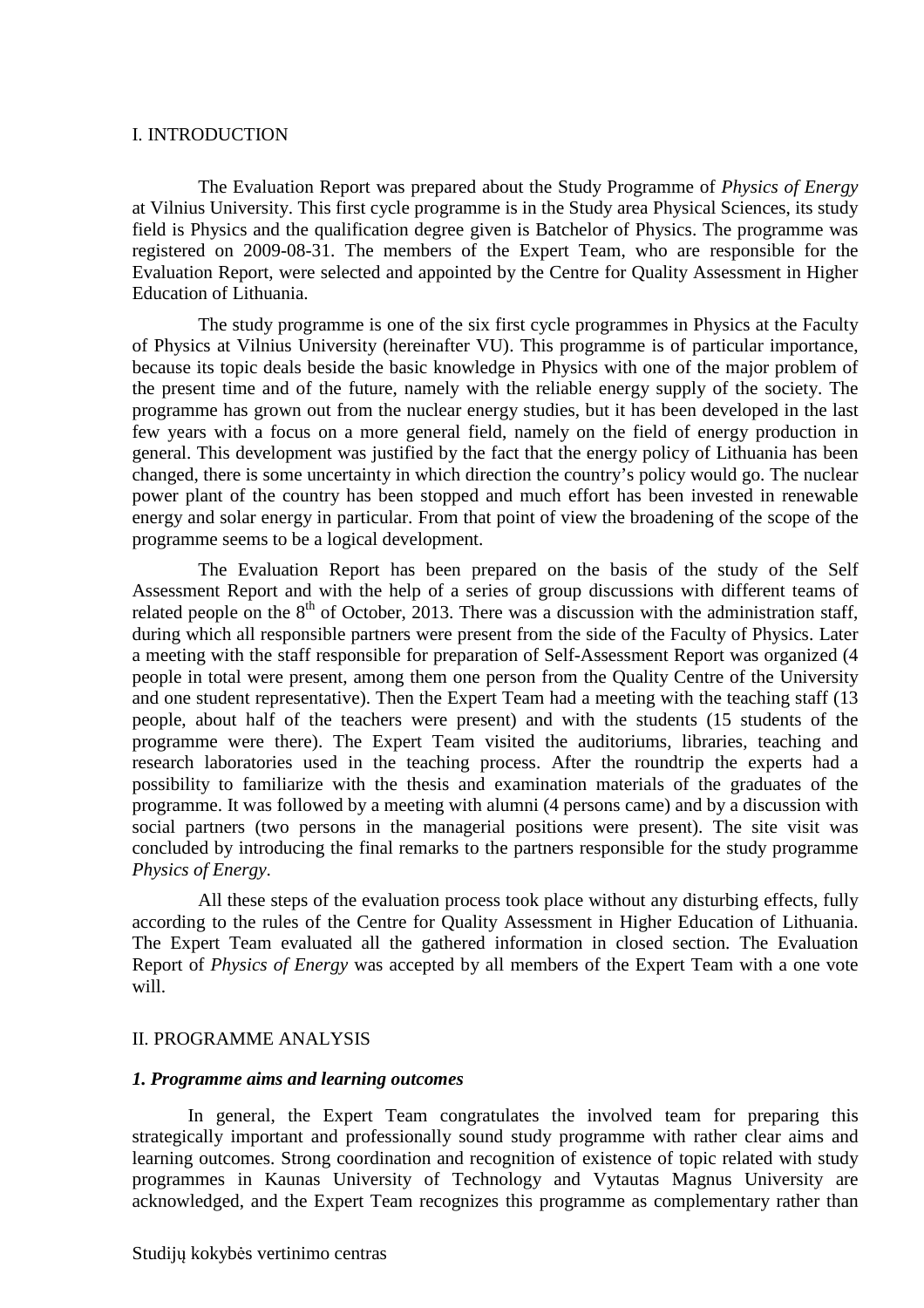unnecessary duplication of the important efforts in the national context. Unlike other similar study programmes available in Lithuania, the *Physics of Energy* study programme focuses on providing the students with deeper understanding of physical principles underlying the process of energy production (mainly nuclear) and the use of natural laws and mathematical relationships to solve associated challenges including environment contamination control.

As it is stated in the programme's Self Evaluation Report, the aim of *Physics of Energy* study programme is "training of highly skilled specialists of nuclear energy, who have a deep understanding of nuclear physics, neutron physics, physics of nuclear reactors and nuclear materials, radiation protection, radioactive waste disposal, materials science, renewable energy sources, solar energy, as well as university-level education in social sciences and humanities". The Expert Team thinks that already at this very first statement some more precise and coherent formulation of the aims and learning outcomes is needed.

"Physics of Energy" is quite general definition and therefore one would expect much broader and more complete basket of energy mix to be covered by the programme. However, in practice it includes mainly nuclear energy and at some extent solar energy. The Expert Team also understands that due to uncertainties in national strategy towards nuclear energy, some recent modifications in the study programme were unavoidable. Nevertheless, the programme was supposed to remain consistent and therefore avoid any incoherence in terms of aims and learning outcomes when compared to the actual courses offered by the curricula.

The Expert Team finds that the study programme is structured so as to ensure that students learn general physics and mathematics, theoretical physics, acquire skills and experience of working with modeling and computer programming. The study programme provides information on the latest nuclear technologies and their applications, materials that are used in nuclear energy, safe exploitation of nuclear facilitirs, radiation protection, and some selected alternative types of renewable energy (mainly solar energy).

The Expert Team is convinced that the specialists prepared by this study programme will have capability to master the physical methods of thinking, have good basic knowledge of physics of nuclear energy and some limited knowledge of other types of renewable energy production. It is also clear that graduates, after some additional and specific nuclear training, would be ready to join the labor market in the future nuclear power plant or other nuclear energy related infrastructures (e.g. safety and regulatory authority, radiation protection centre, nuclear radioactive waste managing company, etc.).

The Expert Team also takes a note that in response to changing priorities of Lithuania's energy policy, the programme originators have made a try to expand the content and aims of the programme by including other technologies of energy production (mostly solar energy). Unfortunately, the Expert Team has found this expansion not yet complete and somewhat misleading in terms of aims and learning outcomes, when compared to the actual courses offered. For example, one of the programme aims includes development of "physical principles of production of renewable and nuclear energy, environment safety control, operation of energy technologies in general and their influence on economic development and the life of society", while in practice it covers the aspects of "solar and nuclear" energy only. The following additional courses would certainly contribute to this aim: society concerns related to energy; energy efficiency; comparative/competitive energy economy and strategies. An extended course on nuclear waste managements is also recommendable, keeping in mind the importance of this subject for the present spent fuel issues in Ignalina Nuclear Power Plant (NPP); and this last suggestion is independent on the future nuclear programme development in the country.

In brief, it is recommended to revise the study programme aims and its learning outcomes according to the offered lectures and laboratory courses, add a few other topical areas in order to have broader coverage of energy mix in addition to already existing nuclear and solar energy. The study programme would only improve if cross-cutting topics such as energy efficiency,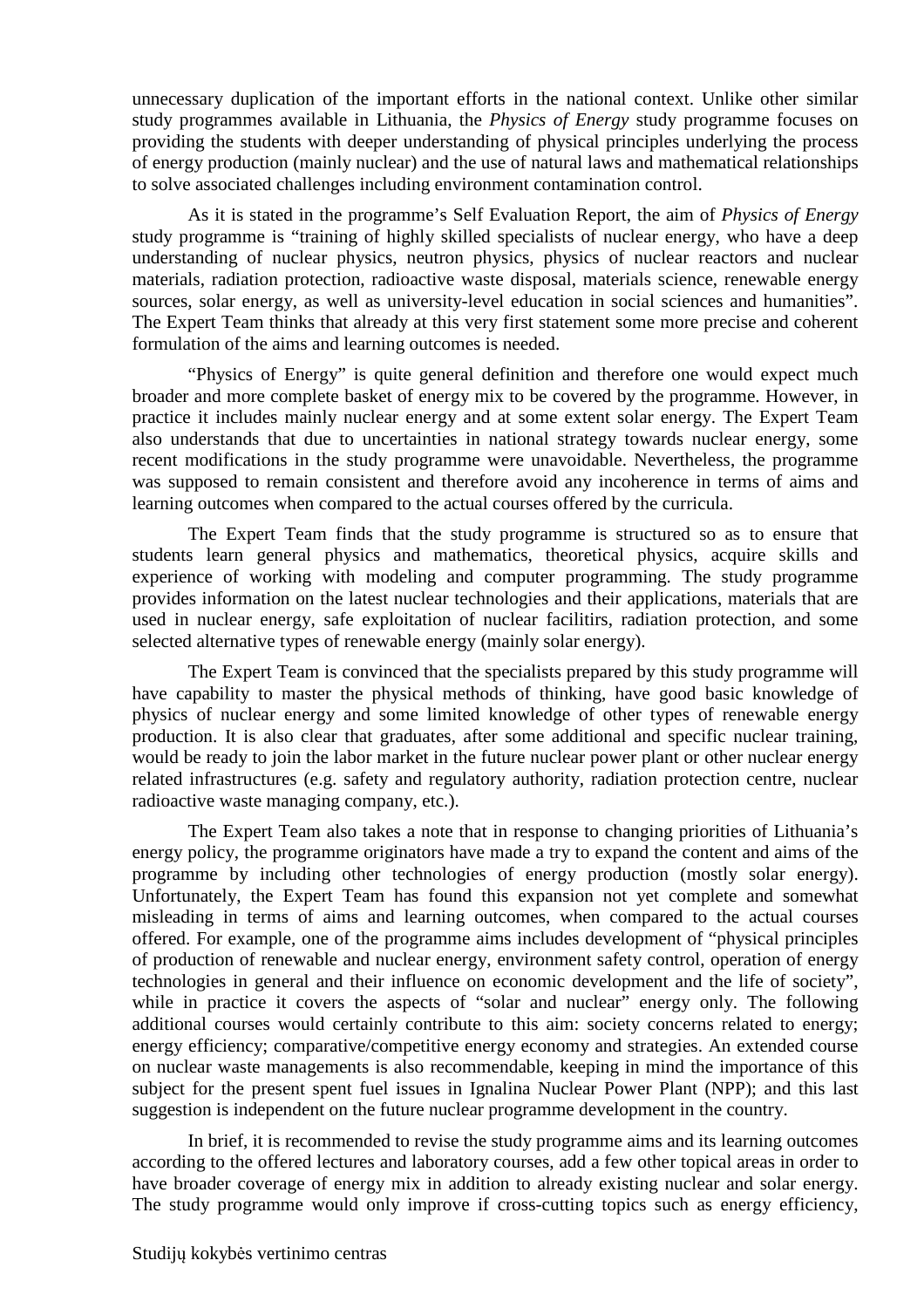energy economy and society concerns related to energy were included. Expansion of the area related to spent nuclear fuel management is also recommended.

#### *2. Curriculum design*

The "*Physics of Energy*" study programme curriculum design is well composed and meets legal requirements. The authors have clear vision as presented in self-evaluation report. The study programme is structured so as to ensure that students learn general physics and mathematics, theoretical physics, acquire skills and experience of working with a computer and programming. The study programme provides information on the latest nuclear technologies and their applications, materials that are used in nuclear energy, safe exploitation of nuclear objects, radiation protection, alternative types of energy. The students will apply the acquired theoretical and practical knowledge in their work placement and in the bachelor final thesis". There are physics basic course elements like "Higher mathematics", "Mechanics and thermodynamics", etc. and also more energy specific courses like "Introduction to nuclear energy", "Basics of energy", etc. All of them are spread reasonably among semesters. There is no overlapping between courses. The lecture and practical work balance is well-designed. Overall assessment of the lectures corresponds well to the good level bachelor level physics education. There have been made several improvements in practical work laboratories improvement. Expert Team would like especially point out really top level equipment for nuclear practical work course.

 The leaders of the study programme are experienced and have arranged already several years study programmes in physics. Most of the programme aims are relevant, learning outcomes are achievable and measureable. However, the programme leaders should more focus and also adjust the first aim *(the development of cognitive competences directly related to the application of achievements in physics and mathematics in the field of energy)* for the more measureable learning outcomes. Definitely, the nuclear and solar energy have important role locally and also worldwide. Still, there are also other energy sectors that are not treated in current study programme. Therefore, the first aim and learning outcomes are well composed and have also measurable outputs. The first aim itself just needs to be justified.

Another issue is connected with final thesis. In most cases the thesis compositions were not clearly presented. Only one thesis abstract (out of ten thesis abstracts checked) started with sentence: *"The aim of current work is.."*. Others just described the activities and measurements results. Therefore, Expert Team recommends explaining more in detail to the students the final thesis composition style and required format. As it is related to the final aim of the study programme *(to acquire skills to communicate both orally and in writing in Lithuanian and English, to work individually and in team, to organize owns work and to manage time, to learn and to continuously develop professional skills and general education)* there should be probably an additional mandatory course about composing scientific reports and thesis documents.

Another issue is with achieving professional knowledge in English. In Expert Team communication with students, they presented their will to have more seminars presented by foreign scientist to engage more updated knowledge's and therefore improve their scientific English.

One of the strongest aspects in this particular study programme is well-motivated lecturers with strong scientific background. It is not typical that study programme lector is active in teaching and at the same time successful in high-level science. Most of lecturers have related scientific interests and therefore there is a direct link between course content and latest achievements in science. Some teachers also work on the study programmes related practical fields, what is also valuable for students who can obtain the information connected with "real life" issues. Our recommendation, based on practical needs of the country, is that more emphasis could be given to nuclear waste management-treatment-storage, and related issues. Other already mentioned areas like energy efficiency and energy economy might be considered.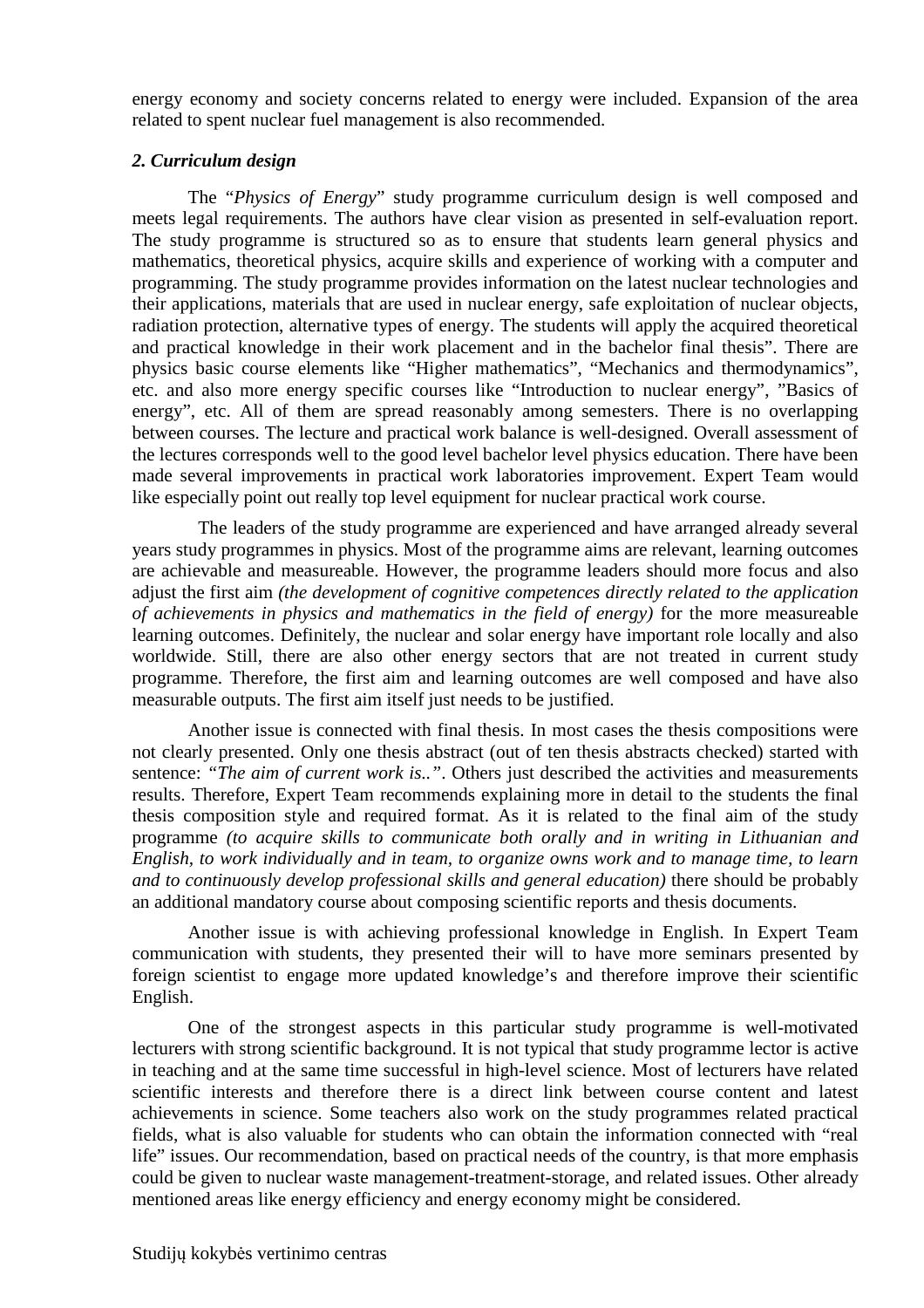#### *3. Staff*

The teaching staff is optimal for this study programme. The staff of 33 teachers of the Faculty of Physics and other faculties of Vilnius University, along with 11 teachers from other institutions, works with the Physics of Energy first cycle study programme students. The average number of years of professional work experience of the staff of Vilnius University, who work in *Physics of Energy* study programme, is 26 years, and their average educational work experience is 17 years. Among the mentioned 33 teachers, whose main workplace is Vilnius University, there are 12 professors, 10 associated professors and 11 lectors. 30 of those 33 teachers are doctors, which is in accord with the general requirements for the study programmes. The average age of the teaching personnel is sustainable as it is far below 50 years. All teachers are experts in their field and that ensures the teaching quality. 11 of the 44 teachers participating in the study process are not from Vilnius University. Ten of them are specialists working at the Centre for Physical Sciences and Technology (CPST), at the State Nuclear Power Safety Inspectorate (VATESI), and at the Visaginas Nuclear Power Plant Project. Expert Team confirms their valuable practical experience, which has been accumulated during their work in institutions of the Lithuanian energy sector and national regulating authority organizations; those teachers are the most suitable candidates for teaching specialized course units. The average number of years of professional work experience of the staff of CPST, who work in *Physics of Energy* study programme is 18 years, and their average educational work experience is 7 years. All of them are doctors of sciences, who have experience both in fundamental nuclear physics, radioecology, and in applied areas related to nuclear energy, evaluation of safety of nuclear energy facilities, nuclear fuel and radioactive waste management, and relevant national and international legal regulations.

The average contact workload of the teachers, who work in *Physics of Energy* first cycle programme, is 90 working hours. That counts approximately a bit more than 2 students per one teacher. The teachers also have to supervise their students. So far there have been no complaints from the teachers about too big or too small contact workload. The teachers also do research work, as well as are involved in projects of Lithuanian Academy of Science and various international projects. Working in research and methodological projects is directly related to rising of teachers' qualification. The results of the projects are continuously being used to update the contents of the course units. As the time sharing between teaching and science is not disturbing each other, this situation is reasonable. Many lectors have experience in teaching abroad. This should be seen as an asset, as many European universities have better know-how in this topic. Most of the teachers visit international scientific conferences in the average 1-3 times per year. This ensures input to the certain lecture course and the exchange of latest scientific trends. Faculty administration is also active in recruitment of new teaching personnel. Among the PhD students, who have defended their thesis in the faculty, the best ones are invited to teach.

#### *4. Facilities and learning resources*

The premises for studies are adequate both in their size and quality. Lectures are given in the Great Physics Auditorium adapted for demonstrations (165 working places) and equipped with multimedia. Other lectures seminars and workshops are delivered for different student groups in smaller classrooms (one with 79 working places, 4 with 56 working places each, 5 with 40 working places each, 4 with 20 working places each, and 4 with 12 working places each). For laboratory works of 6 general physics teaching laboratories of the Faculty of Physics are used. There is one teaching laboratory specially adapted and well equipped with laboratory works in the field of atomic and nuclear physics. For specific laboratory experiments and final projects four research laboratories of the Centre for Physical Sciences and Technology can be used. For theoretical and computational work, the computer classrooms (47 computers in total), which are located in the VU Information Technologies Application Centre are available for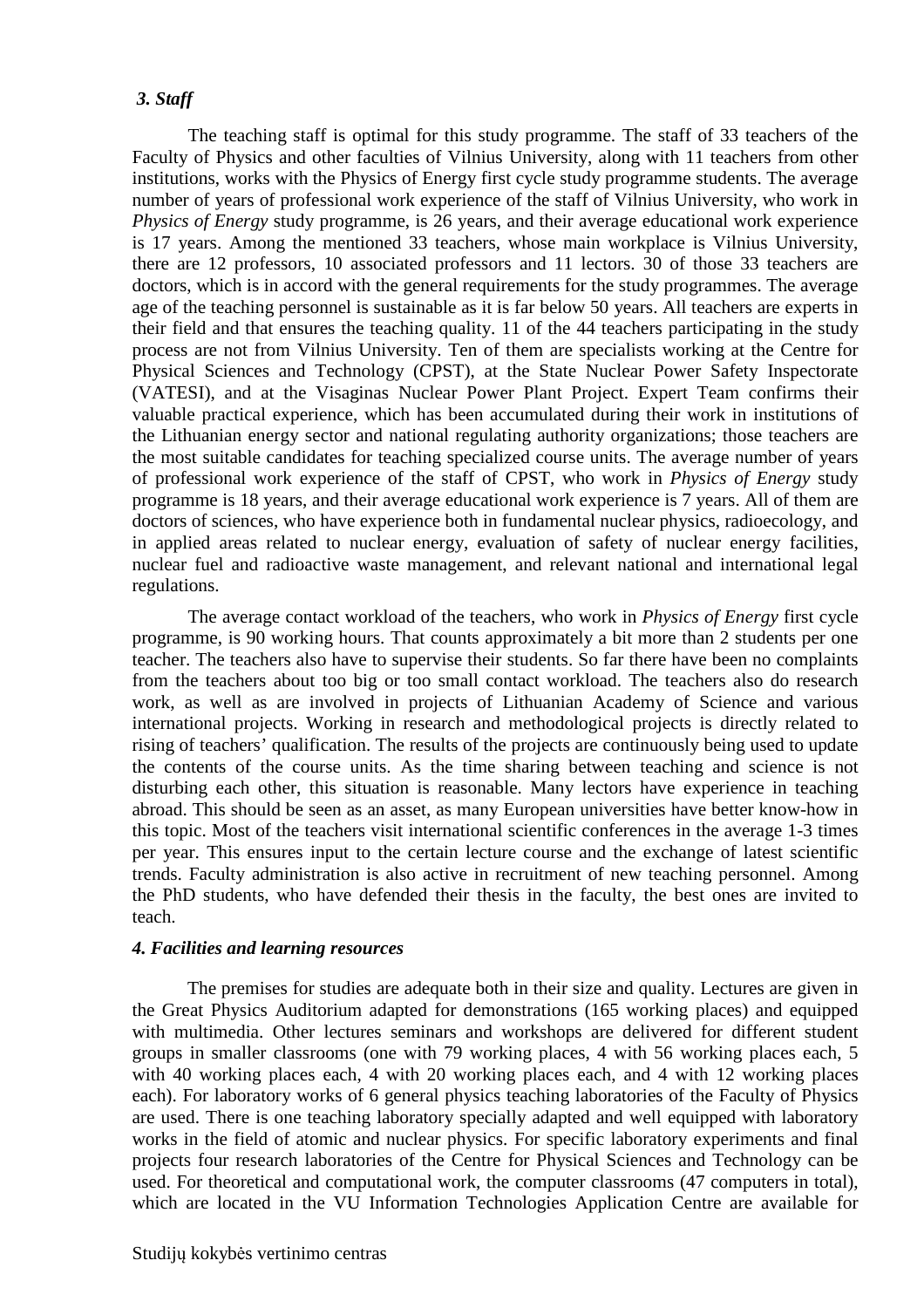students of this programme. The teaching laboratories are constantly renewed and equipped with new scientific devices by using EU structural funds, National complex programme and social partners. The laboratories are used not only by students of Physics of Energy programme, but also by students of other study programmes of the Faculty of Physics. Since the load of laboratories is huge, the problems of equipment accessibility are solved by working in shifts. Nevertheless, the current facilities are sufficient to prepare bachelor students of *Physics of Energy* study programme.

Students of *Physics of Energy* study programme perform their final thesis practice work also in the Centre for Physical Sciences and Technology and Vilnius University. Students also have possibility to perform their final thesis and practice work in other institutions. Several of them worked at State Nuclear Power Safety Inspectorate, Radiation Protection Centre, Lithuanian Energy Institute. Students of *Physics of Energy* have a possibility to perform their work also in other research laboratories of VU, which are well equipped and modern, and in which high level research work is done by the University staff. Students are motivated to start research work from the first courses of the studies, and therefore some of them are using such possibilities.

VU library subscribes over 50 global databases (ACM Digital Library, IEEE/IEL, Morgan & Claypool, SPIE Digital Library, Cambridge Journals Online, Ebrary, Nature Publishing Group, Oxford Reference Online, SAGE Publications Online, Oxford University Press: Oxford journals, ScienceDirect, Science Online, SpringerLink, Taylor & Francis, Wiley Online Library (Wiley-Blackwell), ISI Web of Knowledge. Study literature is added to the library funds every year. New books are purchased in VU library according to teachers' recommendations. VU library is modern, computerized with free internet places and free WiFi connections and easily accessible for students. The students can also connect to the subscribed databases from their homes by using the University supplied VPN (Virtual Private Network) service.

Teachers are active in writing their own original textbooks, slides and other teaching materials easily accessible for students by university web pages. During discussions with students, teachers and alumni, no additional need or other problems related with study literature was expressed. Teaching materials are adequate and accessible for students and teachers in most of the case, both in Lithuanian and English.

#### *5. Study process and student assessment*

Admission to *Physics of Energy* first cycle study programme is implemented according to the procedures of admission to Vilnius University first cycle and integrated studies. Only persons whose competition score is no less than 50% of the maximum competition score (plus additional scores) are admitted. So, the admission requirements are well-founded.

The organization of the study process ensures an adequate provision of the programme and the achievement of the learning outcomes. Autonomous learning takes about a half of time of students'-work. Others are lectures (25%) and practical works (25%). During the placement the students work with new people, in most cases the students do not work in the university research laboratories, therefore, they are assessed for their placement report and presentation. The assessment of the report takes into account scientific language, the relatedness of the content of the report to certain disciplines of the Faculty of Physics, which he attended, the ability to generalize and analyze research results. The assessment also includes the acquired physical information, the ability to critically evaluate this information, present arguments orally and in writing, the ability to present the experience gained to informed audience. Final projects are carried out in departments, research institutions and various companies and institutions. The majority of final projects are carried out under the supervision of university teacher by continuous cooperation. As a rule, student's theoretical research or experimental work are related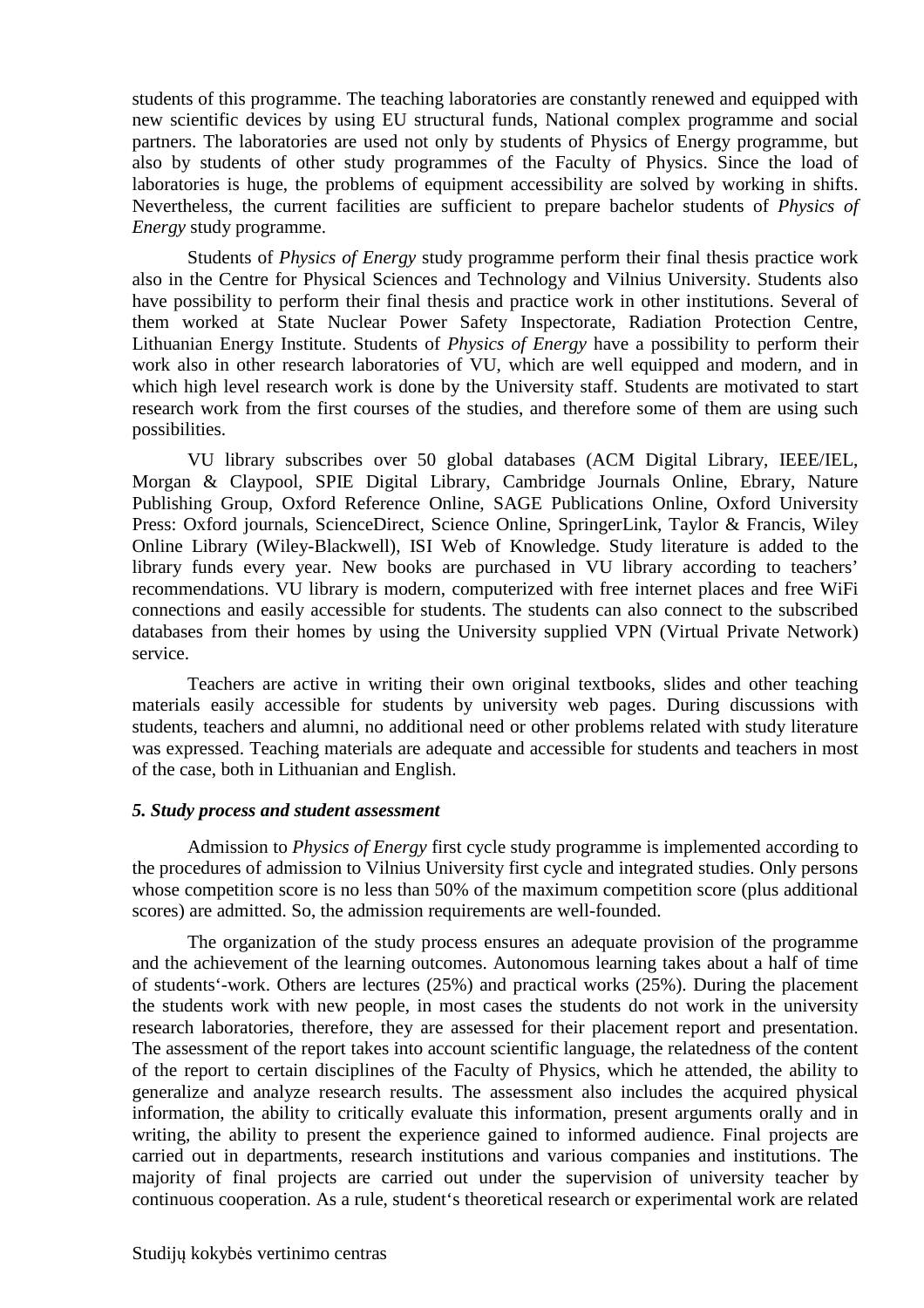to supervisor's research field. Student's work is supervised by faculty teachers and employees with a scientific degree who are actively involved in research work.

Students are also encouraged to participate in research activities. Many active students start participating in the activity of research laboratories as early as in the second year. These students choose the topic and the supervisors of their final project according to their own research interests. In the beginning, students perform not-complicated experimental research and get introduced to the issues of a narrower research area or new technology. The goal is to have as many students participating at least in student-organized scientific conferences as possible, where they could present their research results.

 Students have opportunities to participate in student mobility programmes from the third year, however, only a limited number of students of the *Physics of Energy* programme actually do so. The Expert Team suggests that the programme management should improve the conditions for students, who participate in the ERASMUS studies in the future.

Mobility of teachers can be estimated as average. It is realized mainly by participation in conferences and workshops, but much less training or teaching programmes like ERASMUS. The number of students, who arrive from abroad by mobility programmes is low.

The higher education institution ensures an adequate level of academic and social support. Some students receive encouraging scholarships for study results. Previously as many as 30% of students received scholarships. As the financing procedures changed in 2009, around 14% of students receive scholarships. These are of two types – regular (195 Lt) and increased (325 Lt). Social scholarships can be allocated to students, who are not so well off. These scholarships are distributed by the Students' Representation Office. Students can also apply for specific scholarships based on scientific results, achievements in art or sports, public activities; they can also apply for nominal scholarships. Student events are supported financially, sports equipment is being acquired; approximately 2000 Lt are dedicated for these purposes yearly.

The assessment system of students' performance is clear, adequate and publicly available. The students' knowledge and progress are assessed on the basis of 'The assessment procedures of study progress at Vilnius University', approved by the VU Senate Committee. The cumulative assessment system applies to most course-units. The specific progress assessment methods for each course-unit are outlined in course-unit descriptions and are well known for students.

Professional activities of the majority of graduates meet the programme providers' expectations. Data on the employment or further studies of graduates have been registered since 2012, because that was the year of the first issue of graduates of this programme. The majority of them continue their studies in second-cycle programmes of Vilnius University.

#### *6. Programme management*

Responsibilities for decisions and monitoring of the implementation of the programme are clearly allocated. The study programme is managed by the Study Programme Committee, which is formed from the staff of the Faculty of Physics, the students recommended by Students' Representation Office, department Faculty of Physics and the representatives of social partners. The head of the Study Programme Committee is elected from the Committee members by the majority of votes. The Study Programme Committee approves course unit descriptions approved in the department meetings, proposes to the Faculty Council to approve the changes in the programme or changes in the admission procedures. The heads of the department inform the Study Programme Committee about the shortcomings in the programme and possible ways of solution (the heads of departments are informed by teachers, Students' Representation Office and social partners). The head of the department is in charge of the quality of course units related to the profile of the department and the study course of these course units. The course of the study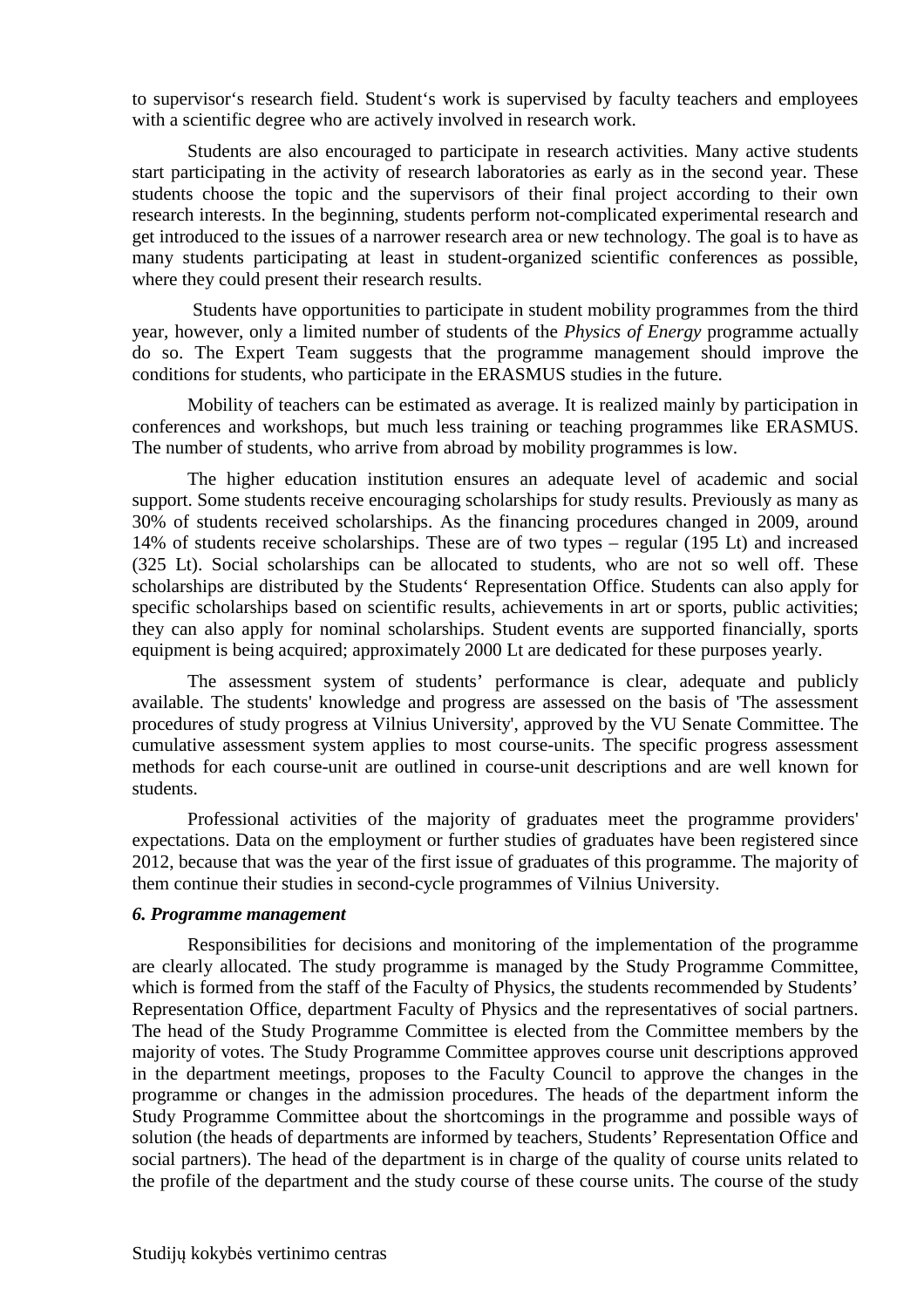programme is administered by the dean's office, i.e. the dean and the vice-dean for academic issues.

Information and data on the implementation of the programme are regularly collected and analyzed. Since the spring semester of 2008-2009 students are surveyed online after each semester. These surveys are organized by VU Quality Management Centre. The participation in the survey is obligatory. VU Quality Management Centre organizes surveys about specific course units studied. The main goal of the survey is to make conditions for every student to express his/her opinion about the subject studied, and for teachers to get introduced to survey results and to improve their course units according to reasonable expectations of students.

The outcomes of internal and external evaluations of the programme are used for the improvement of the programme. Having analyzed the survey data, the faculty administration try to find out the reasons of dissatisfaction and, if there is a need, make corrections to the number of hours of certain course unit, introduce new course units, modernize teaching laboratories, invite teachers from companies or organizations to deliver some course units, try to involve young employees to teaching activity who most often have just come from abroad or gained a doctor's degree in the university. VU Quality Management centre provides another indicator of students' satisfaction with studies – total evaluation average, which consists of evaluating the statements or questions about the quality of contents, delivery of certain course units, students' encouragement to express their opinion, to examine and analyze various problems. The evaluation and improvement processes involve stakeholders.

The internal quality assurance of the programme has several elements; however, according to the Expert Team, they do not come together in a well-established system. It is necessary that the programme management adapt a functioning quality assurance method in the near future.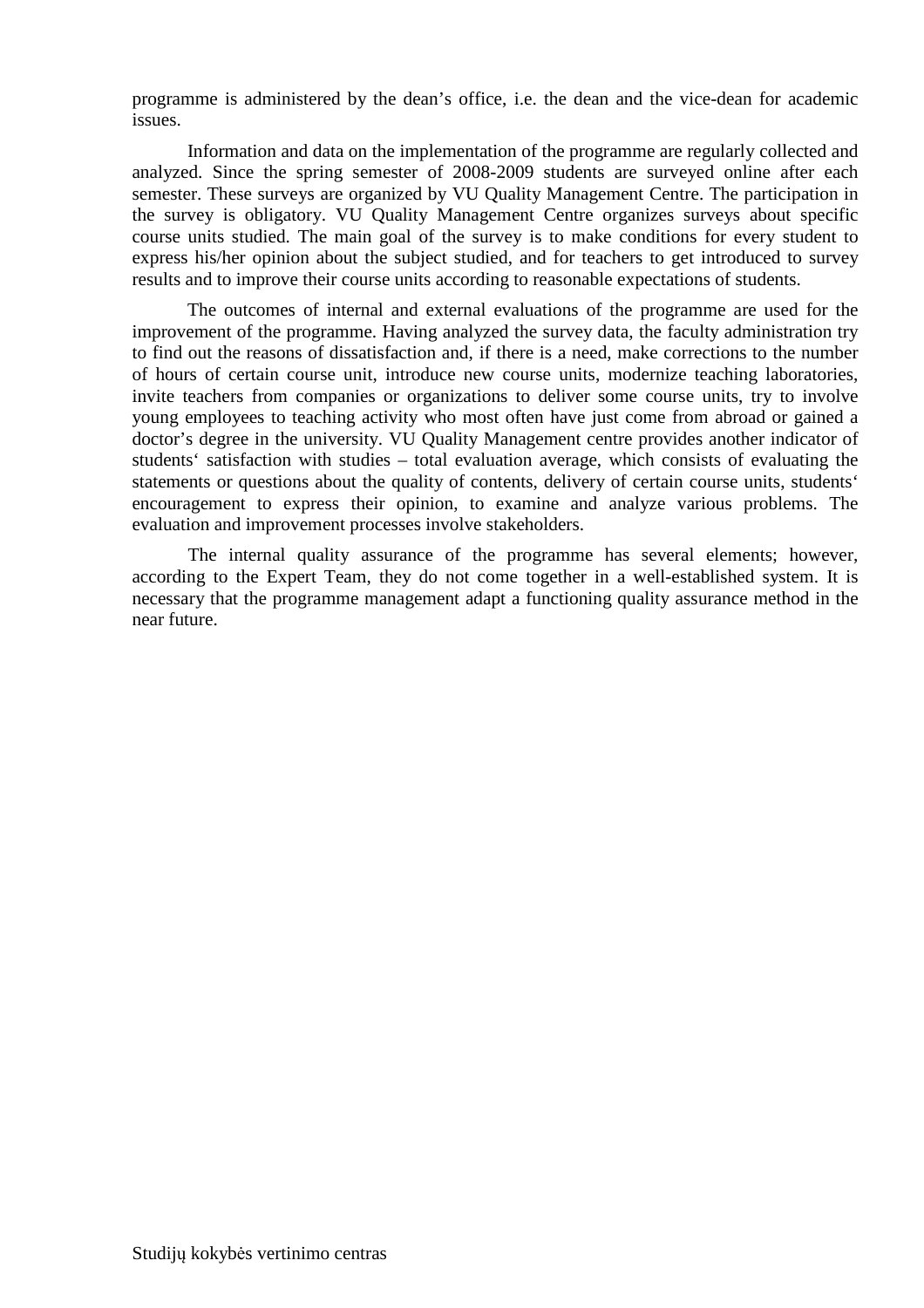#### III. RECOMMENDATIONS

- 1. The programme managers should make efforts to enhance the mobility and staff exchange, in particular for students. Various available instruments can be used for this purpose, for example, ERASMUS grants, project research grants, bilateral agreements between institutions, etc.
- 2. The programme managers should continue and strengthen their efforts in providing courses in English. This should be the case if the students' group involves some foreign students. In this regard, the programme might be promoted as capable to offer lectures and practical courses in English. Equally, invitation of more guest lecturers and scientists is strongly encouraged. Finally, students should have a chance to give a seminar or conference presentation in English.
- 3. The internal quality assurance of the programme is one of the most important prerequisite to maintain its sustainability. Therefore it is recommended that the programme management builds up a closed and detailed system of quality assurance and quality control. It should include all aspects of curriculum development, staff renewal and further training of the members, the review of material resources and all other aspects of the study process. This quality assurance system should interlock in those of the Faculty of Physics and of the Vilnius University.
- 4. The programme needs to motivate the involved staff and strengthen their engagement in programme preparation and implementation, identify their direct contribution to the aims and learning outcomes. For example, programme coordination meetings on a semester basis could be organized among the involved stakeholders to discuss issues and challenges the programme might face, to share good practices and lessons learned.
- 5. The programme title "*Physics of Energy*" does not reflect properly the aims and learning outcomes. Therefore, some more general and introductory courses need to be added, for example, such as "Energy efficiency" and "Energy market economy", where both nuclear energy and alternative energy scenarios are compared. Furthermore, independently on the future nuclear power development plans in Lithuania, spent fuel management (nuclear waste) course should be expanded.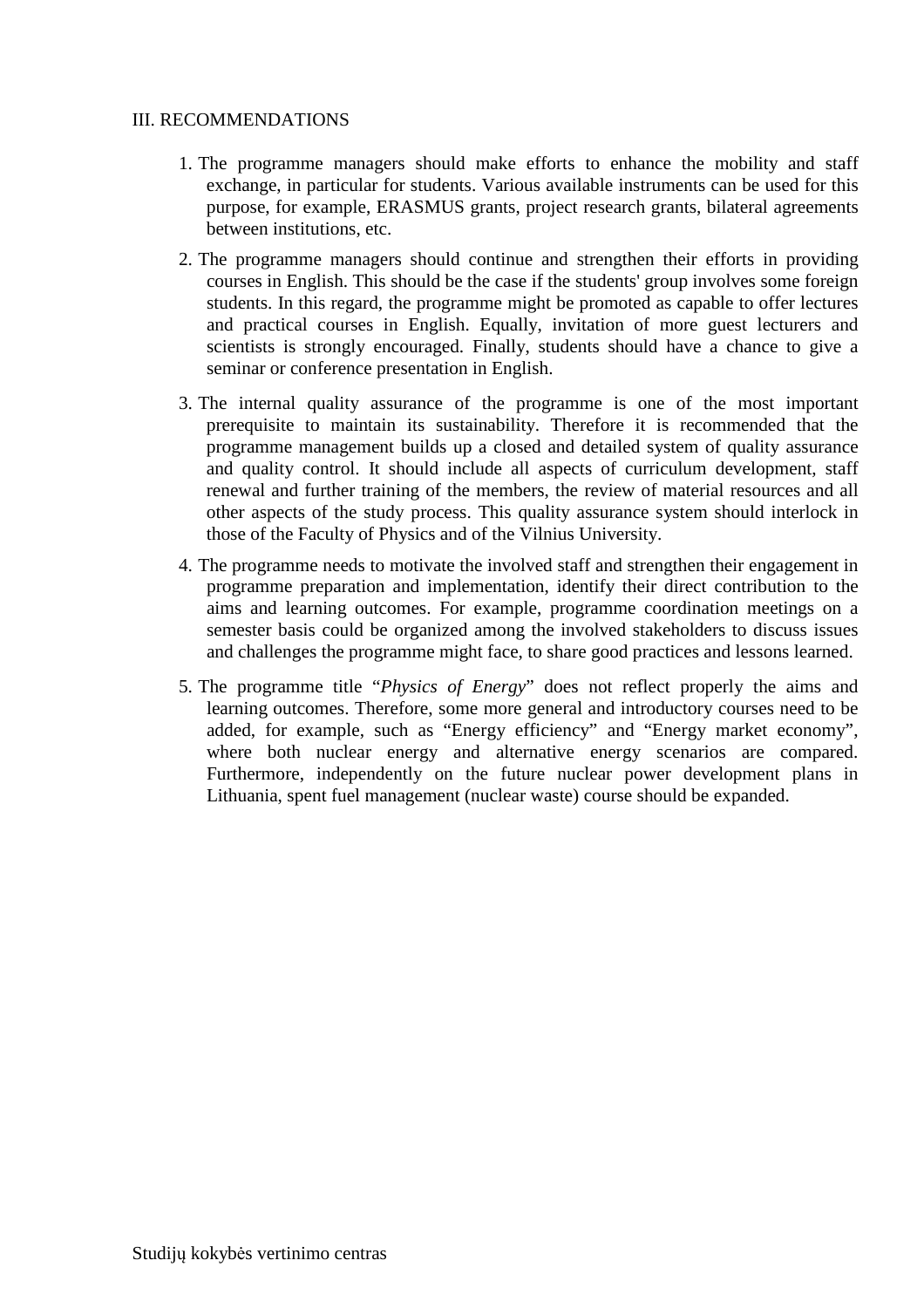#### IV. SUMMARY

The *Physics of Energy* study programme is a necessary and important member of the first cycle programme family at the Faculty of Physics of Vilnius University.

The study programme gives a good basic knowledge in physics, well enough to found the Bachelor of Physics degree. The structure of the study is healthy and is of high scientific level. As for the energy part of the programme, one may have questions to the aims and learning outcomes, but they, in their present form, give enough flexibility to be appropriately adjusted to the eventually changing energy policy of Lithuania, and will always allow educating experts needed for the country.

The laboratories for student's practice had a substantial development in the last years. They are very good even when compared to international practices. The teaching staff is well prepared and motivated. The age composition is appropriate in order to maintain sustainability. The students are nice people, they seem to be knowledgeable and committed.

The Expert Team, besides the appreciation, has several recommendations to the management of the *Physics of Energy* first cycle program.

The members of the staff do not belong to the same department. Therefore their group identity with the study programme, with the common work seems to be somewhat weak. They should be more conscious and this consciousness should be strengthened by the programme management. The involved staff need to be motivated and they should strengthen their engagement in programme preparation and implementation, identify their direct contribution to aims and learning outcomes.

The Expert Team suggests investigating of inclusion of courses, which could be beneficial for students, like "Energy efficiency", "Energy economy" and "Energy and society".

The programme should make efforts to facilitate and increase the mobility of students and staff exchange. Various available instruments can be used for this purpose, like ERASMUS scholarships, project research grants, or bilateral agreements between institutions. The programme management should study possible other reasons of the low mobility.

The programme management should continue and strengthen their efforts in providing courses in English. This should be the case if the students' group involves some foreign students. In this regard, the programme might be promoted as capable to offer lectures and practical courses in English. Equally, invitation of more guest lecturers and scientists is strongly encouraged. Finally, students should have a chance to give a seminar or conference presentation in English.

The internal quality assurance of the programme is one of the most important prerequisite to maintain sustainability. Therefore it is recommended that the programme management of *Physics of Energy* should build up a closed and detailed system of quality assurance. It should include all aspects of curriculum development, staff renewal and further training of the members, the material resources and all aspects of the study process. This quality assurance system should interlock in those of the Faculty of Physics and of the Vilnius University.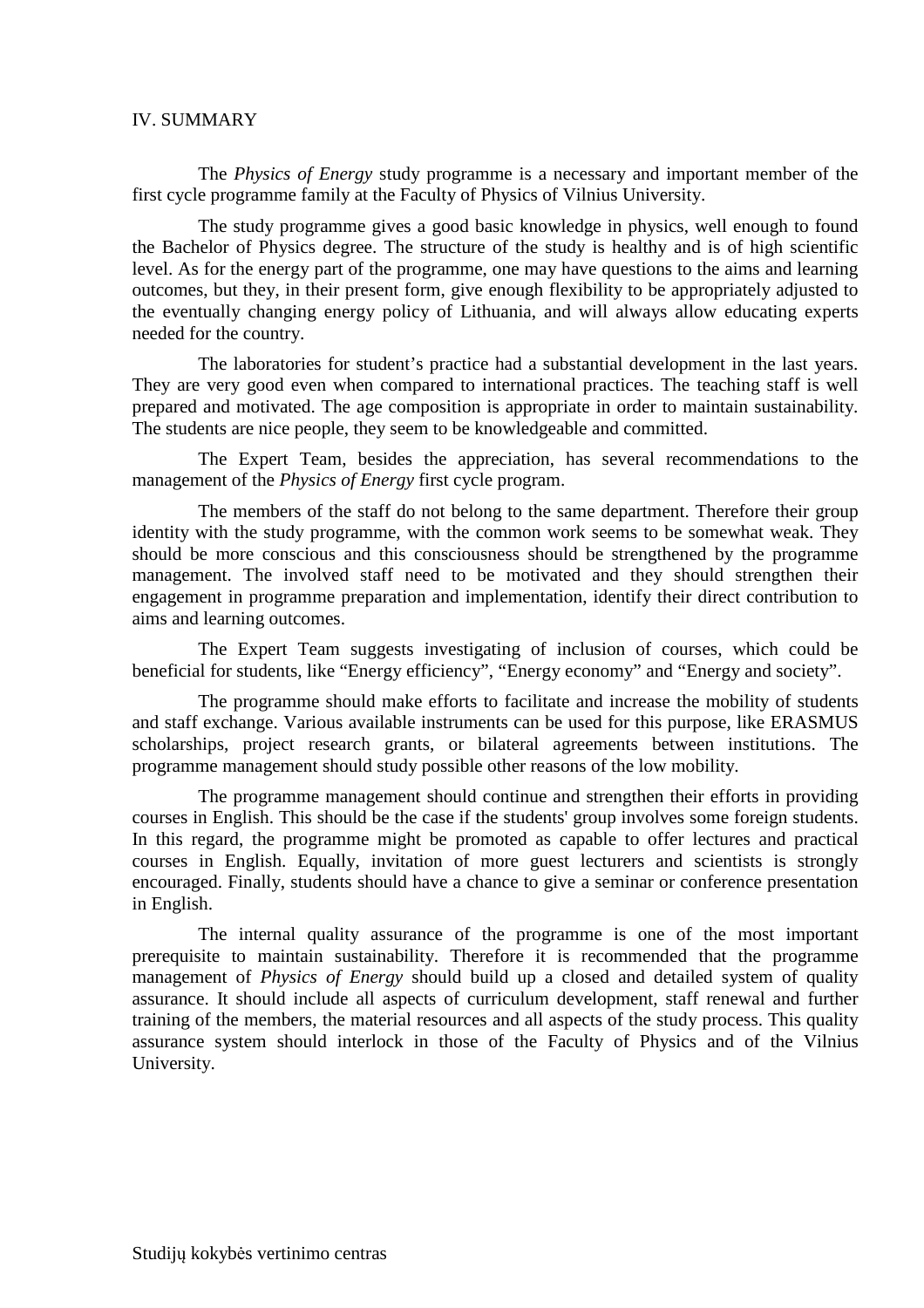### V. GENERAL ASSESSMENT

The study programme *Physics of Energy* (state code – 612F30006) at Vilnius University is given **positive** evaluation.

| No.              | <b>Evaluation Area</b>                                                                                     | <b>Evaluation Area</b><br>in Points* |
|------------------|------------------------------------------------------------------------------------------------------------|--------------------------------------|
| 1.               | Programme aims and learning outcomes                                                                       | 3                                    |
| 2.               | Curriculum design                                                                                          | 3                                    |
| 3.               | <b>Staff</b>                                                                                               | 4                                    |
| $\overline{4}$ . | Material resources                                                                                         | 4                                    |
| 5.               | Study process and assessment (student admission, study process<br>student support, achievement assessment) | 4                                    |
| 6.               | Programme management (programme administration, internal quality<br>assurance)                             | 3                                    |
|                  | <b>Total:</b>                                                                                              |                                      |

*Study programme assessment in points by evaluation areas*.

\*1 (unsatisfactory) - there are essential shortcomings that must be eliminated;

2 (satisfactory) - meets the established minimum requirements, needs improvement;

3 (good) - the field develops systematically, has distinctive features;

4 (very good) - the field is exceptionally good.

Grupės vadovas: Team leader: Prof. dr. Adam Kiss

Grupės nariai: Team members:

Dr. Rynno Lohmus Habil. dr. Danas Ridikas Prof. habil. dr. Arvaidas Galdikas Darius Eidukynas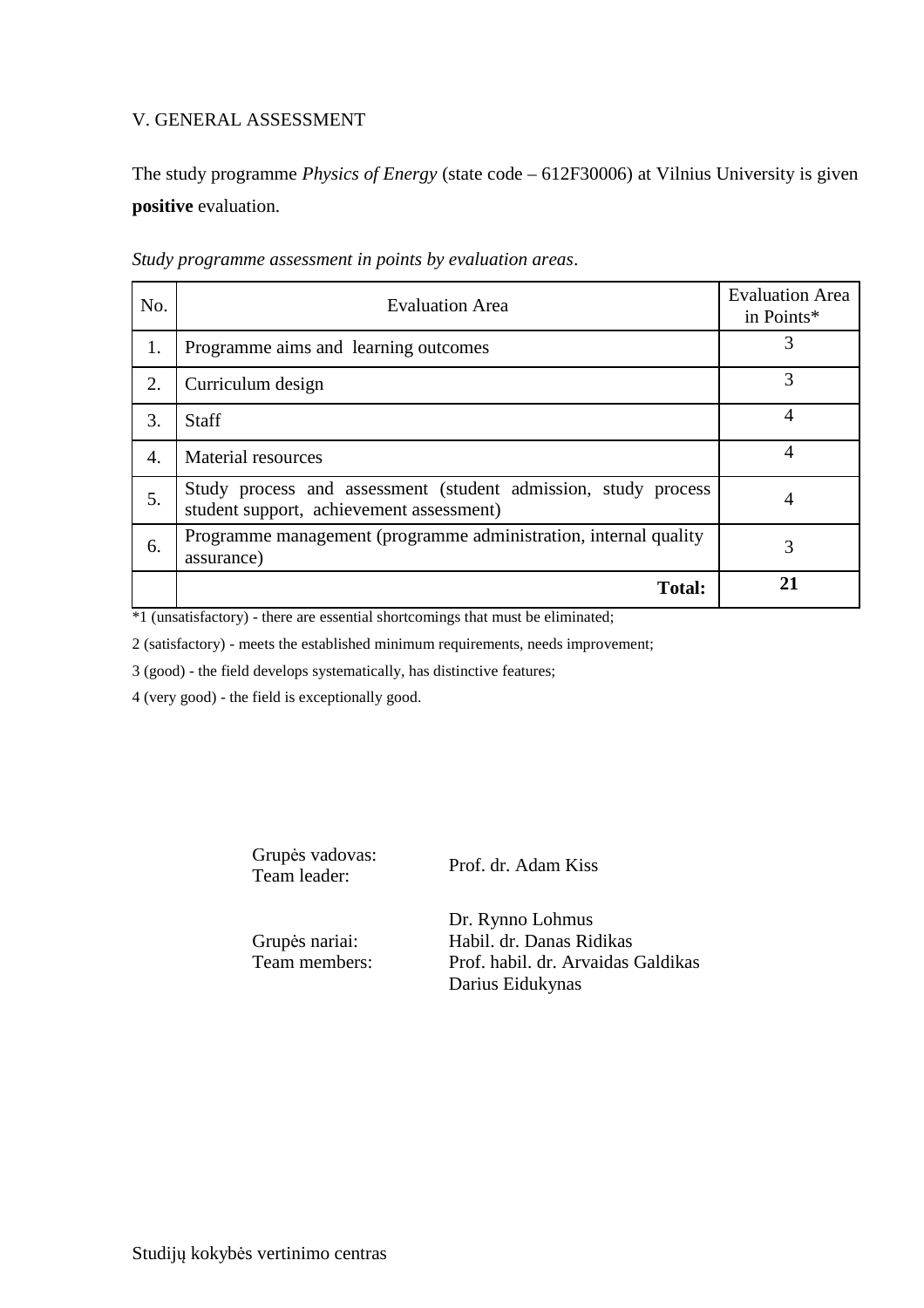## **V. APIBENDRINAMASIS ĮVERTINIMAS**

Vilniaus universiteto studijų programa *Energetikos fizika* (valstybinis kodas – 612F30006) vertinama **teigiamai**.

| Eil.<br>Nr. | Vertinimo sritis                                 | <b>Srities</b><br>įvertinimas,<br>balais <sup>*</sup> |
|-------------|--------------------------------------------------|-------------------------------------------------------|
| 1.          | Programos tikslai ir numatomi studijų rezultatai | 3                                                     |
| 2.          | Programos sandara                                | 3                                                     |
| 3.          | Personalas                                       | 4                                                     |
| 4.          | Materialieji ištekliai                           |                                                       |
| 5.          | Studijų eiga ir jos vertinimas                   |                                                       |
| 6.          | Programos vadyba                                 | 3                                                     |
|             | Iš viso:                                         | 21                                                    |

\* 1 - Nepatenkinamai (yra esminių trūkumų, kuriuos būtina pašalinti)

2 - Patenkinamai (tenkina minimalius reikalavimus, reikia tobulinti)

3 - Gerai (sistemiškai plėtojama sritis, turi savitų bruožų)

4 - Labai gerai (sritis yra išskirtinė)

<...>

#### IV. SANTRAUKA

*Energetikos fizikos* studijų programa yra būtina ir svarbi Vilniaus universiteto Fizikos fakulteto pirmosios pakopos programų dalis.

Ši studijų programa suteikia išsamių pagrindinių fizikos žinių, pakankamų fizikos bakalauro laipsniui pagrįsti. Studijų programos sandara gera, atitinkanti aukštą mokslinį lygį. Kalbant apie su energetika susijusią programos dalį, gali kilti klausimų dėl tikslų ir numatomų studijų rezultatų, bet jie, dabartine forma, yra pakankamai lankstūs, kad galėtų būti tinkamai derinami atsižvelgiant į ilgainiui kintančią Lietuvos energetikos politiką, ir visada užtikrins šaliai reikalingų specialistų mokymą.

Studentų praktikai skirtos laboratorijos pastaraisiais metais buvo nemažai tobulinamos. Jos yra labai aukšto lygio netgi palyginus su tarptautine praktika. Dėstytojai gerai pasirengę ir motyvuoti. Amžiaus sudėtis yra tinkama programos tvarumui užtikrinti. Studentai yra puikūs, kompetentingi ir atsidavę mokslui.

Ekspertų grupė, nepaisant palankaus *Energetikos fizikos* pirmosios pakopos programos vertinimo, jos vadovams pateikia keletą rekomendacijų.

Personalą sudaro įvairių katedrų darbuotojai. Todėl jų grupinis identitetas šios studijų programos ir bendro darbo atžvilgiu silpnokas. Jie turėtų būti labiau sąmoningi, o šį sąmoningumą turėtų stiprinti programos vadovai. Darbuotojai turi būti motyvuoti, aktyviau dalyvauti rengiant šią programą ir ją įgyvendinant programą, žinoti, kuo jie tiesiogiai prisideda prie programos tikslų ir numatomų studijų rezultatų.